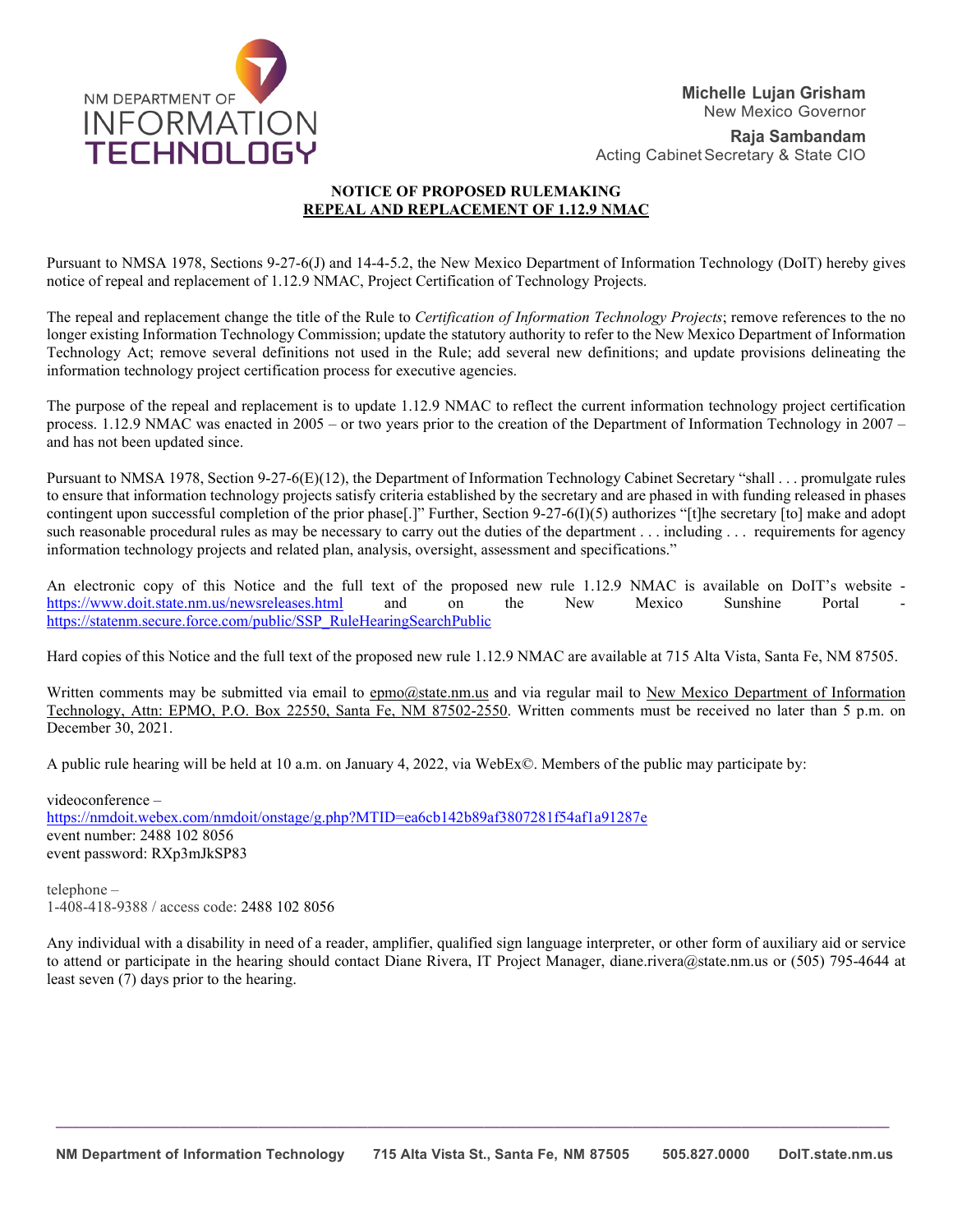

**Raja Sambandam** Acting Cabinet Secretary & State CIO

# **1.12.9. CERTIFICATION OF INFORMATION TECHNOLOGY PROJECTS**

### **1.12.9.1 ISSUING AGENCY.** Department of Information Technology.

**1.12.9.2 SCOPE.** This rule applies to certification of all information technology projects undertaken by executive agencies.

**1.12.9.3 STATUTORY AUTHORITY.** Sections 9-27-6(B)(5), (C)(12) - (14), (I), and (J).

**1.12.9.4 DURATION.** Permanent.

**1.12.9.5 EFFECTIVE DATE.** December 31, 2021.

**1.12.9.6 OBJECTIVE.** The purpose of this rule is to set forth executive agency information technology project certification responsibilities.

### **1.12.9.7 DEFINITIONS.**

**A. "Agency"** means a state organizational entity of the executive branch, used interchangeably with department.

**B. "Certification"** means a process that releases project funds. The PCC certifies projects except as otherwise provided for in Section 1.12.9.13.

**C. "DoIT"** means the Department of Information Technology.

**D. "EPMO"** means the Enterprise Project Management Office within DoIT.

**E. "Independent verification and validation (IV&V)"** means the process of evaluating a system to determine compliance with specified requirements and the process of determining whether the products of a given development phase fulfill the requirements established during the previous stage, both of which are performed by an organization independent of the development organization.

**F. "Information technology project"** or **"project"** means the development, purchase, replacement, or modification of a hardware or software system.

**G. "PCC"** means the Project Certification Committee, an independent public body administratively supported by EPMO.

**H. "TARC"** means the Technical Architecture Review Committee within DoIT.

**1.12.9.8 RESPONSIBILITIES OF THE PCC.** The PCC shall have the following responsibilities:

- **A.** Meet at least once every month. Meetings shall comply with the New Mexico Open Meetings Act, NMSA 1978, § 10-15-1 *et seq.*
- **B.** Certify information technology projects that meet one or more of the following criteria:

**(1)** the project is required to undergo phased certification under the respective appropriation or grant;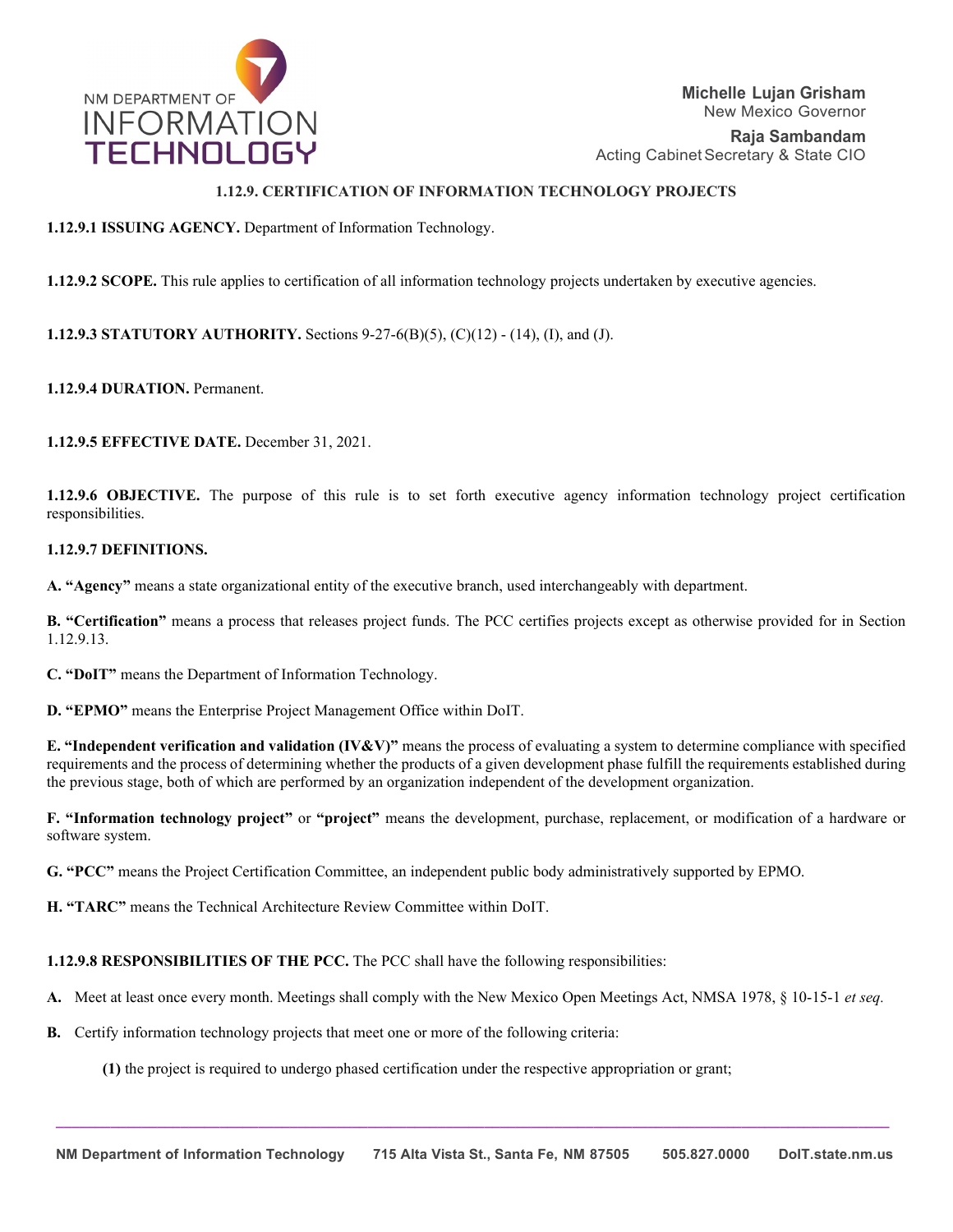

**Raja Sambandam** Acting Cabinet Secretary & State CIO

**(2)** the project is a subsequent or interrelated project to a previously certified project;

**(3)** the cost of the project is equal to or exceeding \$100,000; or

**(4)** the project impacts customer on-line access.

**B.** Develop procedural requirements on project certification, including documentation requirements, meeting specifics, timelines, and support services.

**C.** Review and comment on agency information technology projects' consolidation efforts and opportunities.

### **1.12.9.9 PCC MEMBERSHIP.**

**A.** The PCC shall consist of members appointed by the DoIT Cabinet Secretary.

**C.** The DoIT Cabinet Secretary shall serve as the Chair of the PCC. The DoIT Cabinet Secretary may designate a PCC member to serve as Chair in his or her absence.

**D**. No PCC member who is an employee of an agency seeking project certification, including a Cabinet Secretary. may vote with respect to that agency's project. For example, no PCC member who is a DoIT employee, including the Cabinet Secretary, may vote with respect to any DoIT projects subject to PCC certification.

### **1.12.9.10 CERTIFICATION PROCESS.**

**A. Generally.** At a minimum, project certification shall be required at a project's initiation, planning, implementation, and closeout phases. The PCC may require additional certification phases, events, or deliverables based on the progress, complexity, risk, or size of the project. Project certification shall be required before funds can be released for any of the above certification phases. All contracts associated with a project subject to PCC certification must undergo DoIT procurement approval by submitting the contract to EPMO for review prior to execution and obtaining DoIT Cabinet Secretary's signature at execution. All required documentation, including forms and templates, will be specified and made available on EPMO's website.

**B. Certification Request Categories.** Requests for certification fall into one of the following four categories, each of which has specific certification requirements:

**(1) Regular Requests.** A request for certification and release of funds must be submitted for any of the four established project certification phases – initiation, planning, implementation, and closeout.

**(2) Change Requests.** A change request must be submitted for previously certified projects wherein a change in scope/budget/schedule is required.

**(3) Retroactive Certification**. In the rare instance where funding has been expended prior to a project being certified, the agency must seek retroactive certification by submitting a letter of justification in addition to the required request for certification. The letter must explain the circumstances necessitating retroactive certification.

**(4) Combined Initiation/Planning Phase Certification.** Under certain circumstances, agencies may request to proceed immediately to the Planning Phase as the first certification for a project. Circumstances may include, but are not limited to, no expenditures being required for the Initiation Phase; Initiation Phase requirements having been met during the appropriation or grant process; and/or subsequent related projects having included the Initiation Phase requirements for the current project. Combined certifications will be considered on a case-by-case basis.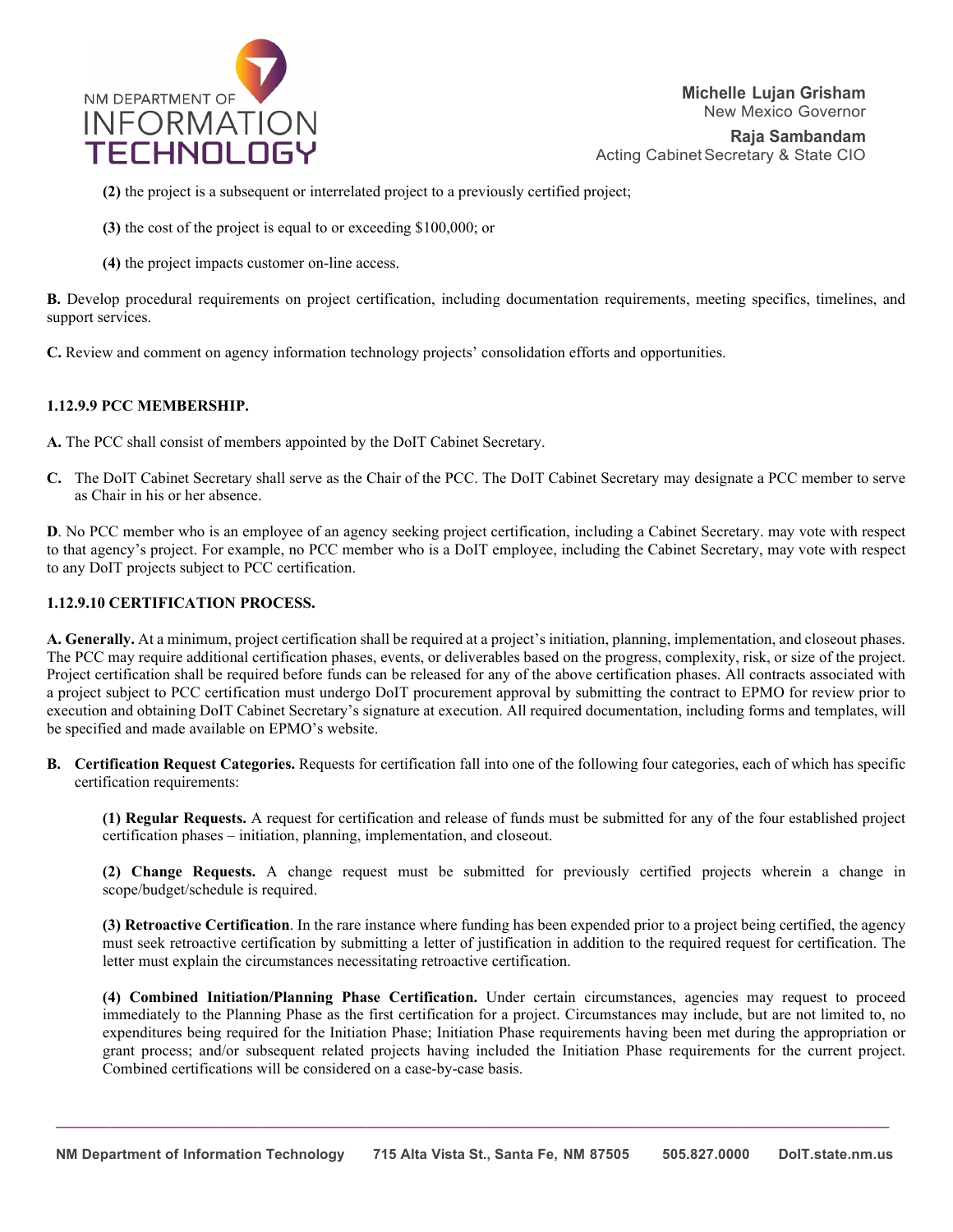

**Raja Sambandam** Acting Cabinet Secretary & State CIO

**(5) Emergency Certification.** The PCC will make every effort to review projects in a timely manner. If at any time the PCC cannot convene, and a project faces significant time constraints and delay would pose major risks to the project, an emergency certification review may be requested. Emergency review should be limited to circumstances outside the control of the agency, and every effort should be made to work within the existing process. An agency seeking emergency certification must submit a written request justifying the need, along with a completed certification request, to EPMO electronically with notification of requested response timeline. All PCC members must be provided a reasonable opportunity to comment. No PCC member who is an employee of an agency seeking emergency certification of a project, including a Cabinet Secretary, may act as Chair and decide that agency's emergency certification request.

### **C. Project Certification Phases and Requirements.**

- **(1) Initiation Phase***:* funding is requested for use in activities such as defining governance, stakeholders, project objectives, high level scope, approach/phases, project charter, conducting research and analysis, procurement planning, developing IV&V plan and contract; developing initial project management plan with rough order magnitude estimates. If technical solution has been selected, project must be presented to TARC prior to proceeding to Planning.
- **(2) Planning Phase:** funding is requested for use in activities such as procuring project manager or business analyst services to assist with planning, defining, and baselining, scope, schedule, budget, quality metrics, requirements, business processes, procurement planning, communication plan, change management plan, risk/issue management plan, project management plan, technical planning, system design, security planning, business continuity/disaster recovery planning. IV&V consultant should be engaged early on during the Planning Phase. If TARC was not completed prior to planning because the technical solution was not yet selected, the project must be presented to TARC prior to proceeding to the Implementation Phase.
- **(3) Implementation Phase:** funding is requested for use with activities such as project execution, tracking and managing actual work of the project/phase in accordance with plans, procurements (requests for proposals, contracts, etc.), contract and vendor management, build, buy, modify, configure, implement, testing, training, rollouts, and transition to operations. The project should have a qualified project management structure to manage, track, monitor and report on progress. IV&V consultant should be actively engaged in the project.
- **(4) Closeout Phase:** requested at the completion of a project. All project work must be complete, project deliverables must be accepted, and all procurements paid.
- **(5) Change Request:** requested anytime during the project and includes changes to baselined scope, schedule, budget, or other critical changes in the project, such as additional funds becoming available.
- **(6) Monthly Project Status Reports:** Once a project is initiated, the project manager is required to report on the status of the project's key project indicators monthly. The report should include activities of the prior month and be submitted to EPMO on the  $10<sup>th</sup>$  day of each month until the month after PCC Closeout of the project.
- **(7) Updates:** normally requested by the PCC or Chair but may be provided by the agency at any time during the project.

#### **D. Certification Process**:

**(1) Presentation to PCC.** Agencies are required to make a presentation to the PCC not to exceed fifteen (15) minutes, followed by a questions-and-answers session with PCC members. The presentation's format is at the agency's discretion. The presentation should be made by the agency chief information officer with support from information technology staff and the business owner (an executive or program sponsor).

**(2) PCC Vote.** The PCC will vote on whether to certify the release of funds for the requested phase at the end of the presentation. If the PCC denies the agency's request, the PCC will notify the agency of the reasons for the denial and any recommended actions needed to be taken prior to resubmission of the project for certification.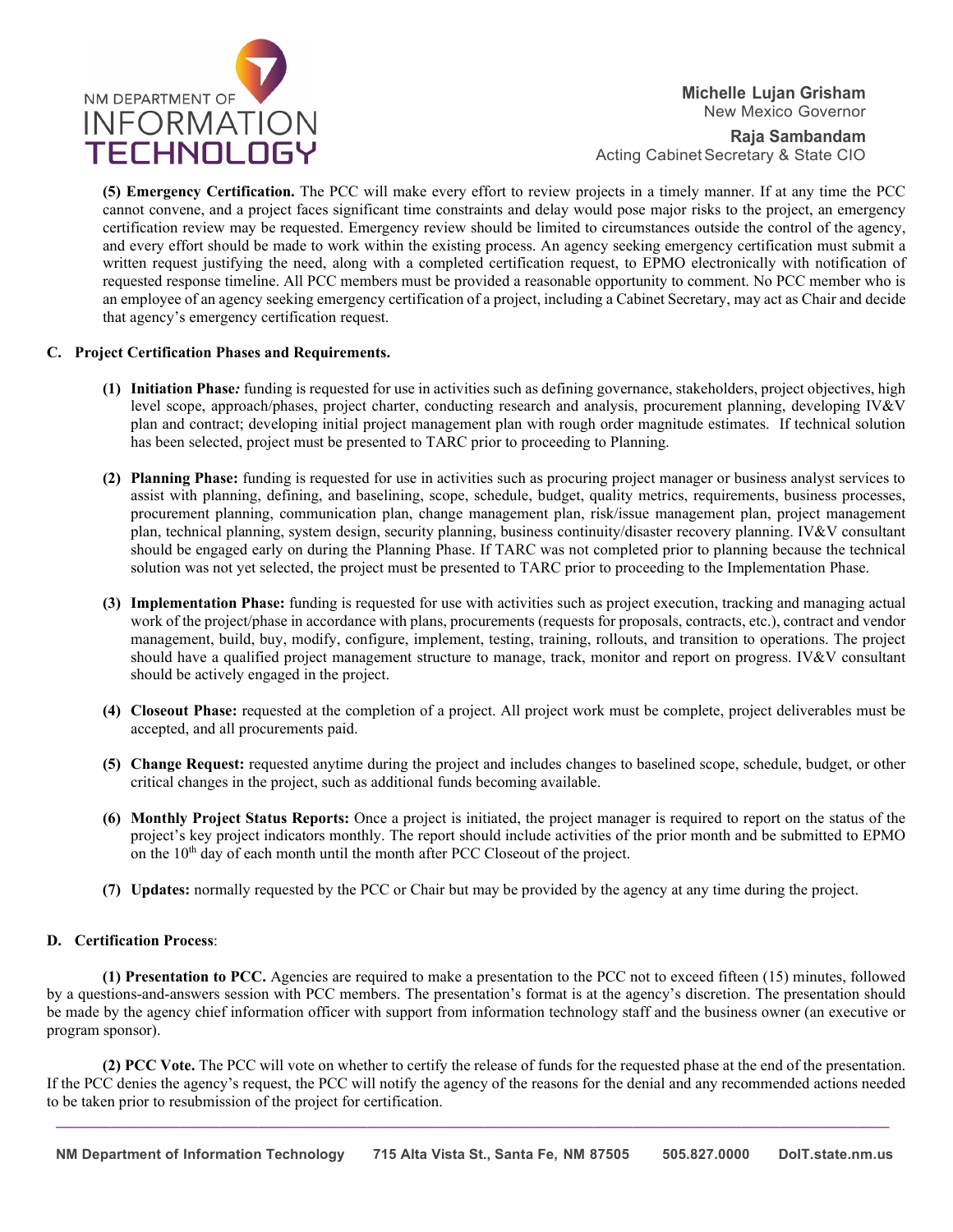

**Raja Sambandam** Acting Cabinet Secretary & State CIO

**(3) Approval.** If the PCC certifies the release of funds for the requested phase, EPMO or the Chair will notify in writing the Department of Finance and Authority with a carbon copy to the agency.

**(4) Contingent Approval**. The PCC may grant contingent approval, where funds are not released until the agency demonstrates that it has satisfied all stated contingencies. Contingent approvals must include deadlines for the agency to comply with all contingencies.

**(5) Denial and Appeal.** If a request for certification for any phase is denied, the agency may appeal the PCC's decision by submitting a written intent to appeal to the Chair within five (5) business days of receipt of the denial. It shall be the responsibility of the agency to comply with the PCC agenda and meeting rules to present its appeal. Alternatively, the agency may resubmit its request for certification as outlined in these Rules after completing any additional steps recommended by the PCC.

## **1.12.9.11 IV&V**

- A. All projects subject to PCC certification must engage an independent verification and validation contractor unless that requirement in waived under 1.12.9.13. The IV&V contractor shall perform the following activities:
	- **(1)** Prepare an initial risk assessment report at project inception. This assessment will include recommended mitigation activity to reduce the impact and probability of the identified risk;
	- **(2)** Prepare an initial status report at project inception to disclose the effectiveness of project management and whether the documented project activities are meeting the objectives set forth by the project;
	- **(3)** Prepare interim reports based on the phases as indicated within the project schedule. Included in the report will be an evaluation on whether product development requirements are being met, whether project management is effective, continuing risk analysis, and how the project is implementing previous recommended risk mitigation strategies;
	- **(4)** Prepare a post-implementation assessment at project close to indicate whether project objectives were met based on the project's scope and acceptance criteria; and
	- **(5)** Submit each risk assessment report, status report, interim report, and post-implementation assessment report to the agency CIO, the PM, and EPMO within five (5) business days of each deliverable due date as indicated on the project schedule.
- B. An IV&V Template that sets the minimum requirements for the content of an IV&V report will be made available on EPMO's website.

**1.12.9.12 TARC.** All projects subject to PCC certification must be approved by TARC unless that requirement is waived under 1.12.9.13. **A. Duties**. The Technical Architecture Review Committee is a non-voting committee within DoIT. TARC's responsibilities are to ensure that the technical aspects of a project are adequately planned, completed, and documented and to verify that projects comply with DoIT Architectural Configuration Requirements. TARC works with EPMO to develop necessary forms, templates, and other review requirements.

**B. Membership**. The Deputy State CIO or his or her designee serves as the TARC Chair. The remaining TARC members are DoIT technical subject matter experts appointed by the DoIT Cabinet Secretary.

**C. Meetings.** TARC shall meet at least once every month. The TARC meeting schedule will be published on EPMO's website.

**D. Agency Responsibilities**. An agency seeking PCC certification must obtain TARC project approval at the appropriate phase. All documents required to be submitted to TARC will be made available on EPMO's website. The agency shall submit all required documentation to EPMO for initial review and feedback. Once all required documentation is finalized, the agency shall submit it to TARC